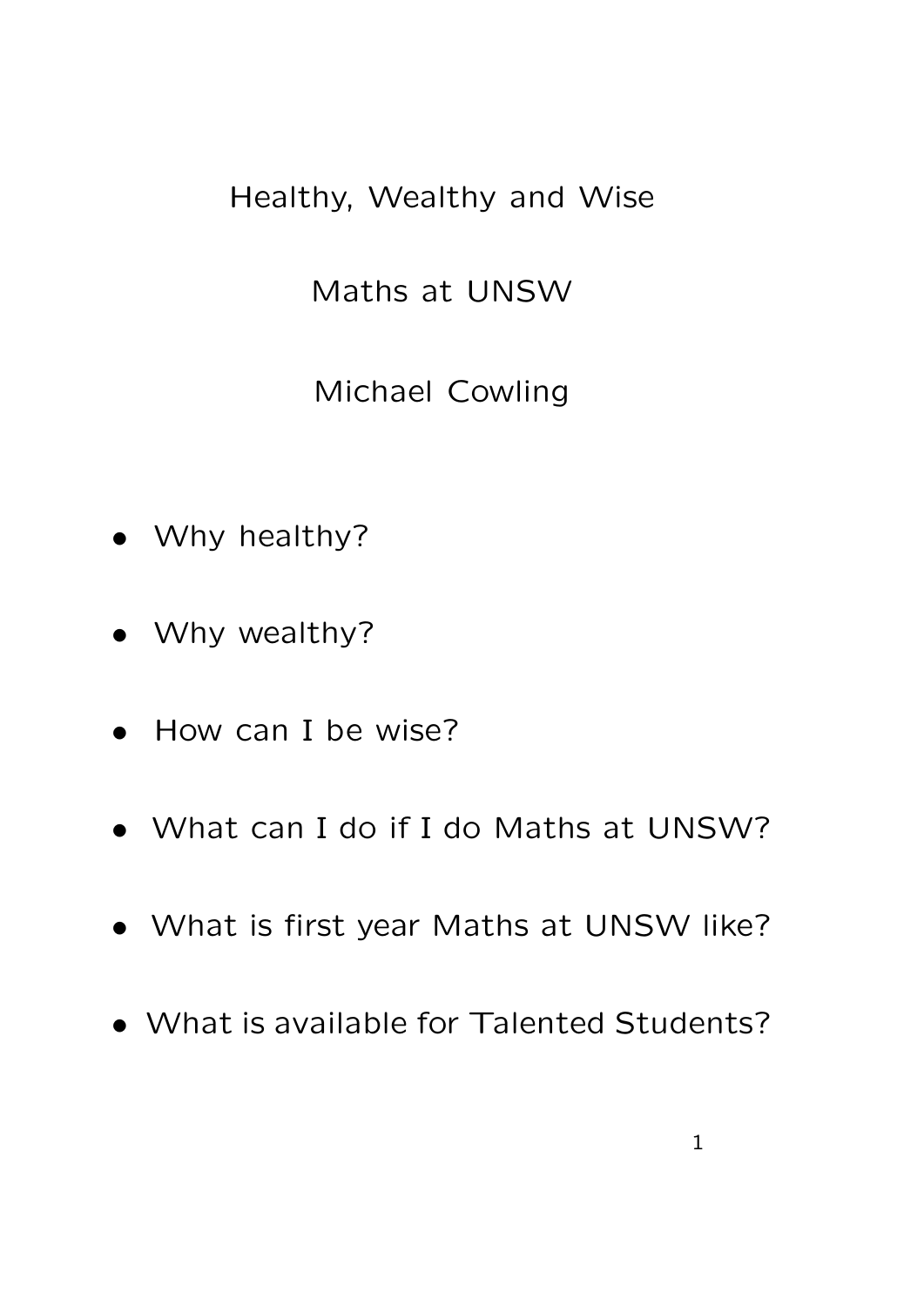Doing Maths is good for your health

Surveys of professional people in the USA regularly find that mathematicians are in the top group for career satisfaction.

Career satisfaction is correlated with a happy

and healthy life.

Information about this:

Google Jobs Rated Almanac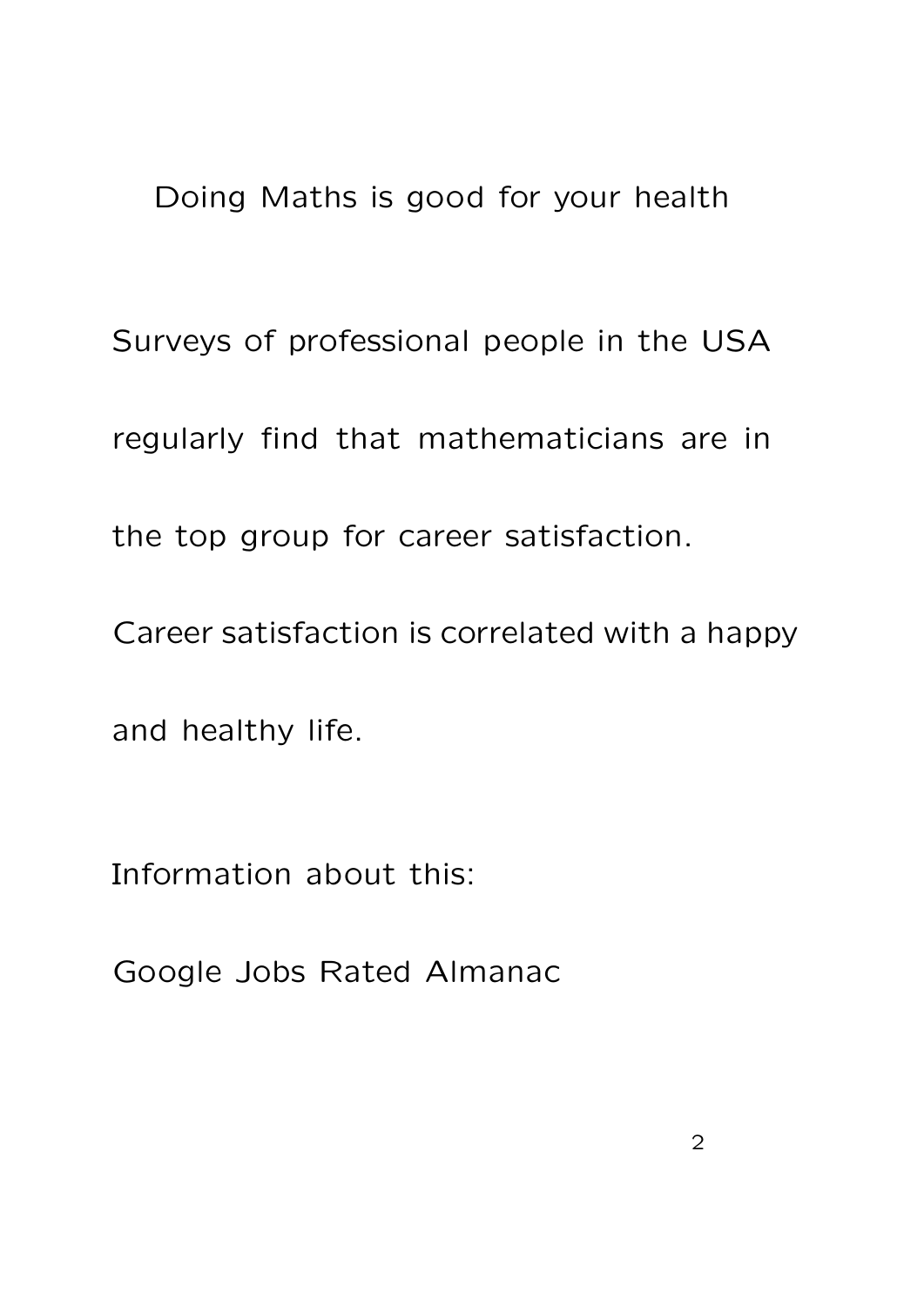Doing Maths will make you wealthy.

A UK study of school subjects and income found that there is no correlation between high school study and income, with one notable exception. Those who took Maths earned, on average, 10% per annum more than those who did not.

Source: Does Education Matter, Alison **Wolf**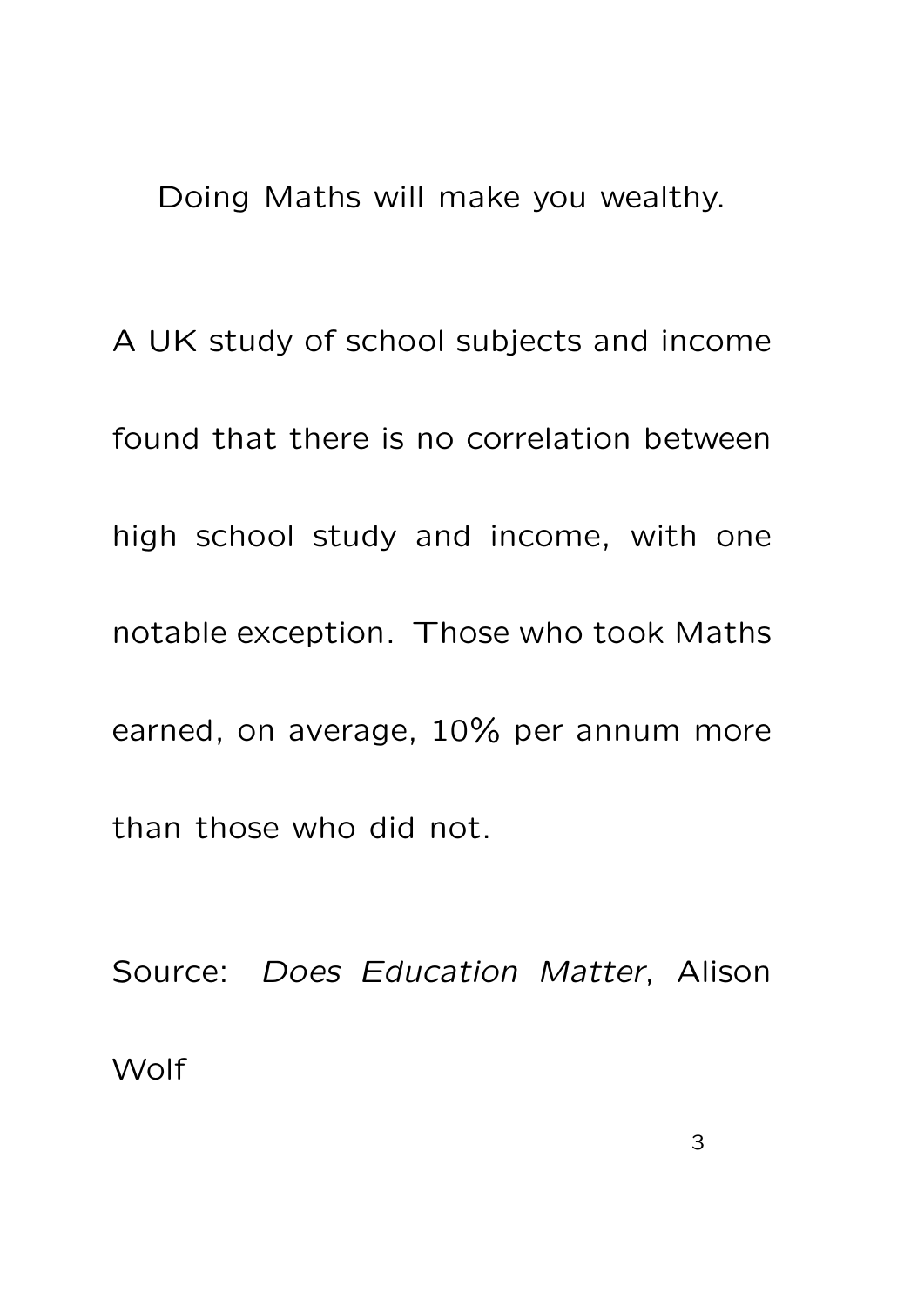The wise do Maths at UNSW.

The UNSW School of Mathematics is the leader in Australia. According to Science Watch, UNSW is rated 14th in the world and top in Australia on research impact.

UNSW Maths prepares graduates for work in a broad range of careers, from finance through government and private research bodies to television.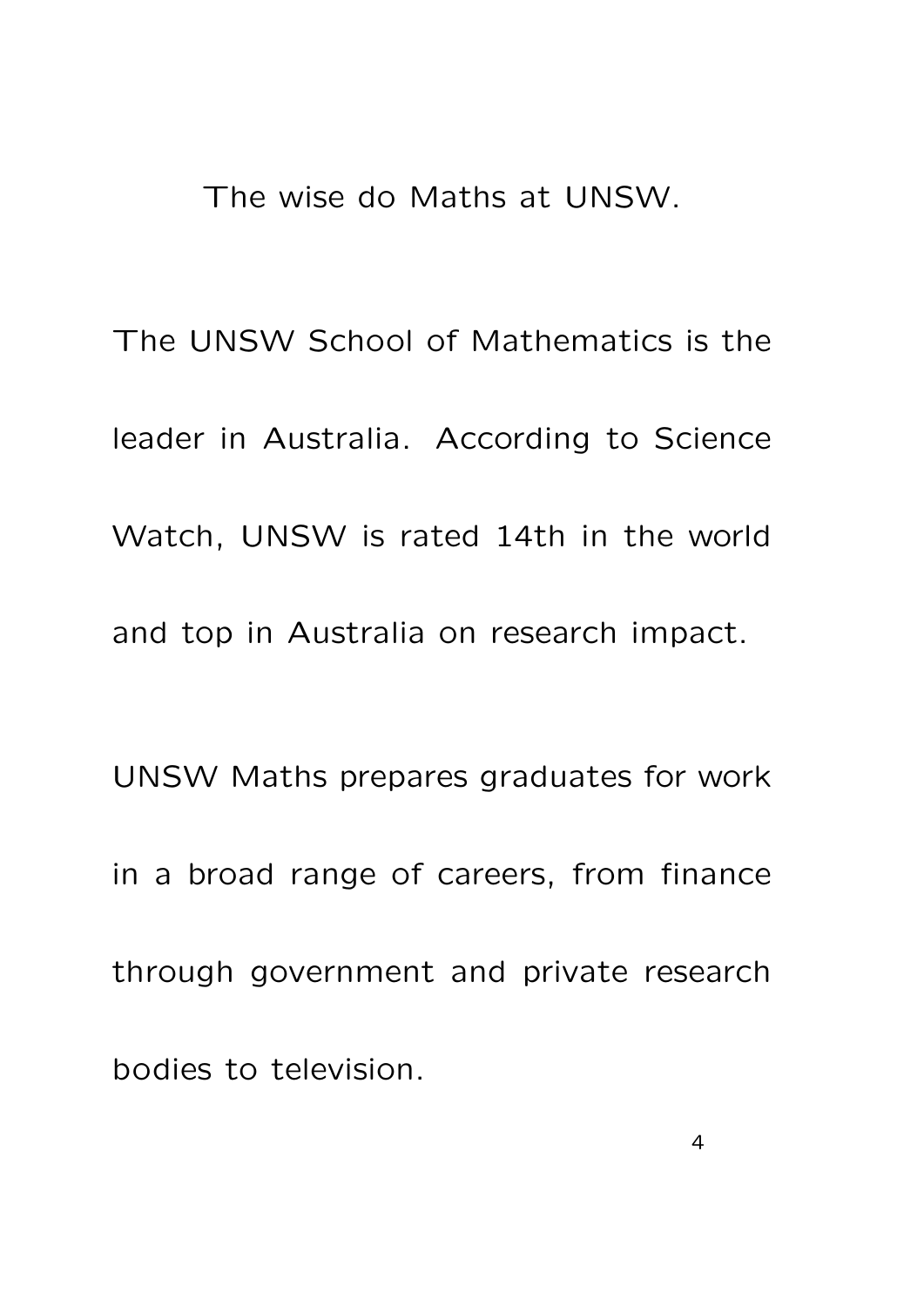We are especially strong in several areas of Mathematical Analysis, Financial Maths, Climate Modelling, and Statistics, and build-

ing strength in Biomedical Maths.

Source: See UNSW Maths website.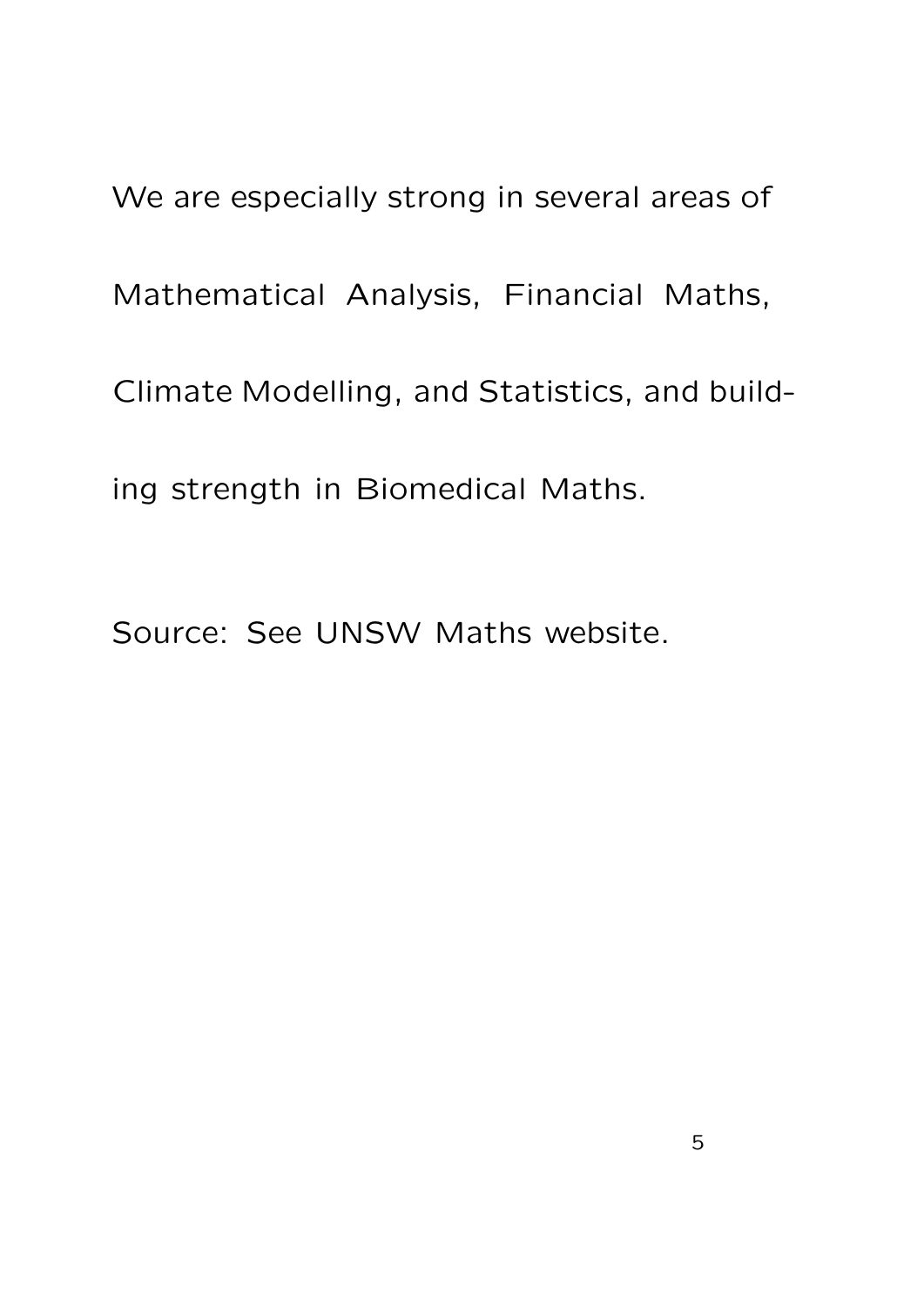How do I study Maths at UNSW?

On its own in a Science degree or with other subjects in a double degree.

Advanced Science has programs in Pure Maths, Applied Maths, Stats, Maths and Finance, Physical Oceanography/Meteorology, and Maths and Computer Science. There are similar programs in the regular

Science degree.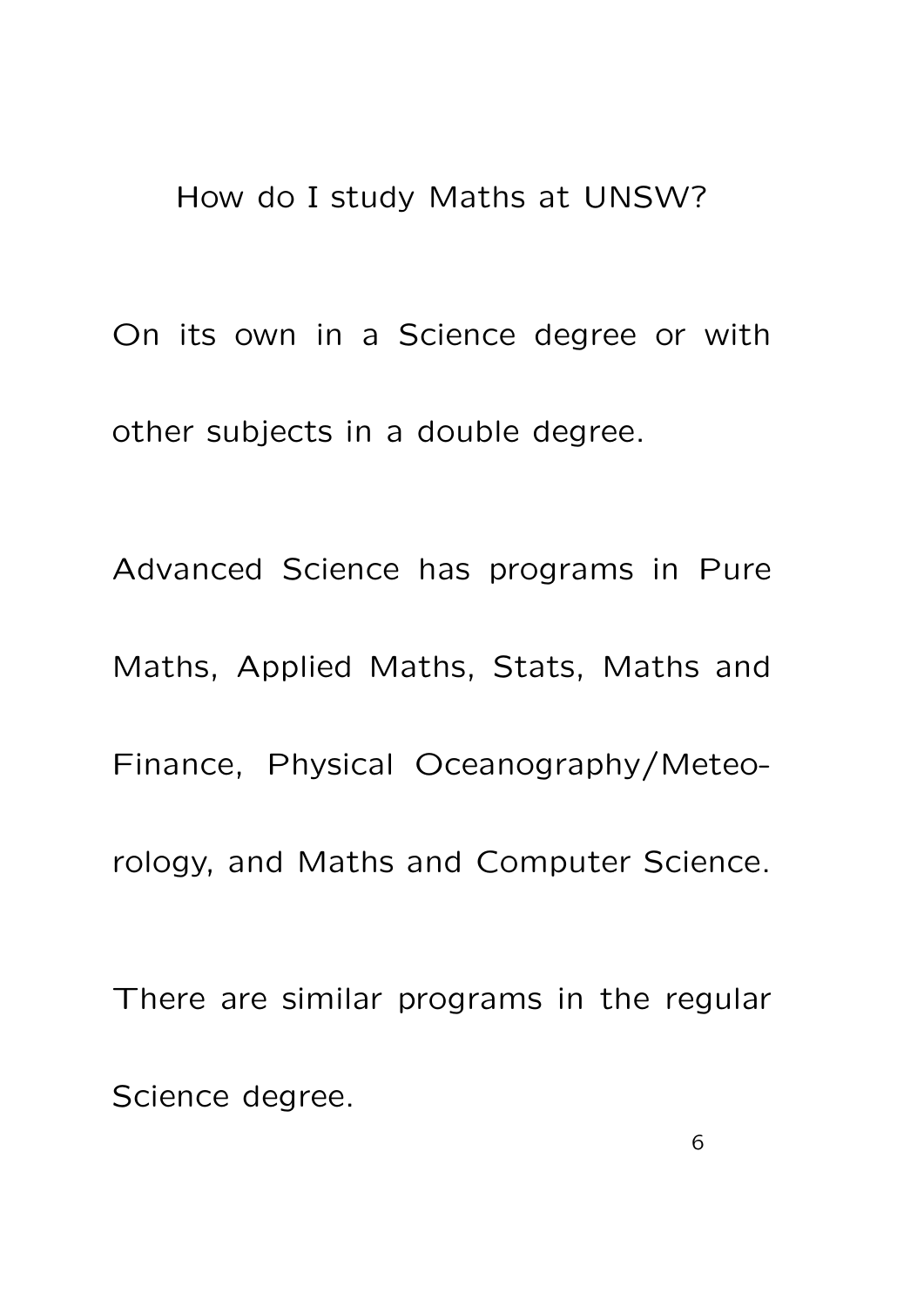## What is First Year Maths about?

Anyone who studies Maths at UNSW takes some first year Maths courses. Some are for people who are not going on in Maths, such as Maths for Life Sciences and Stats for Life Sciences. The usual courses are called Maths IA and Maths IB (or Higher Maths IA and Higher Maths IB).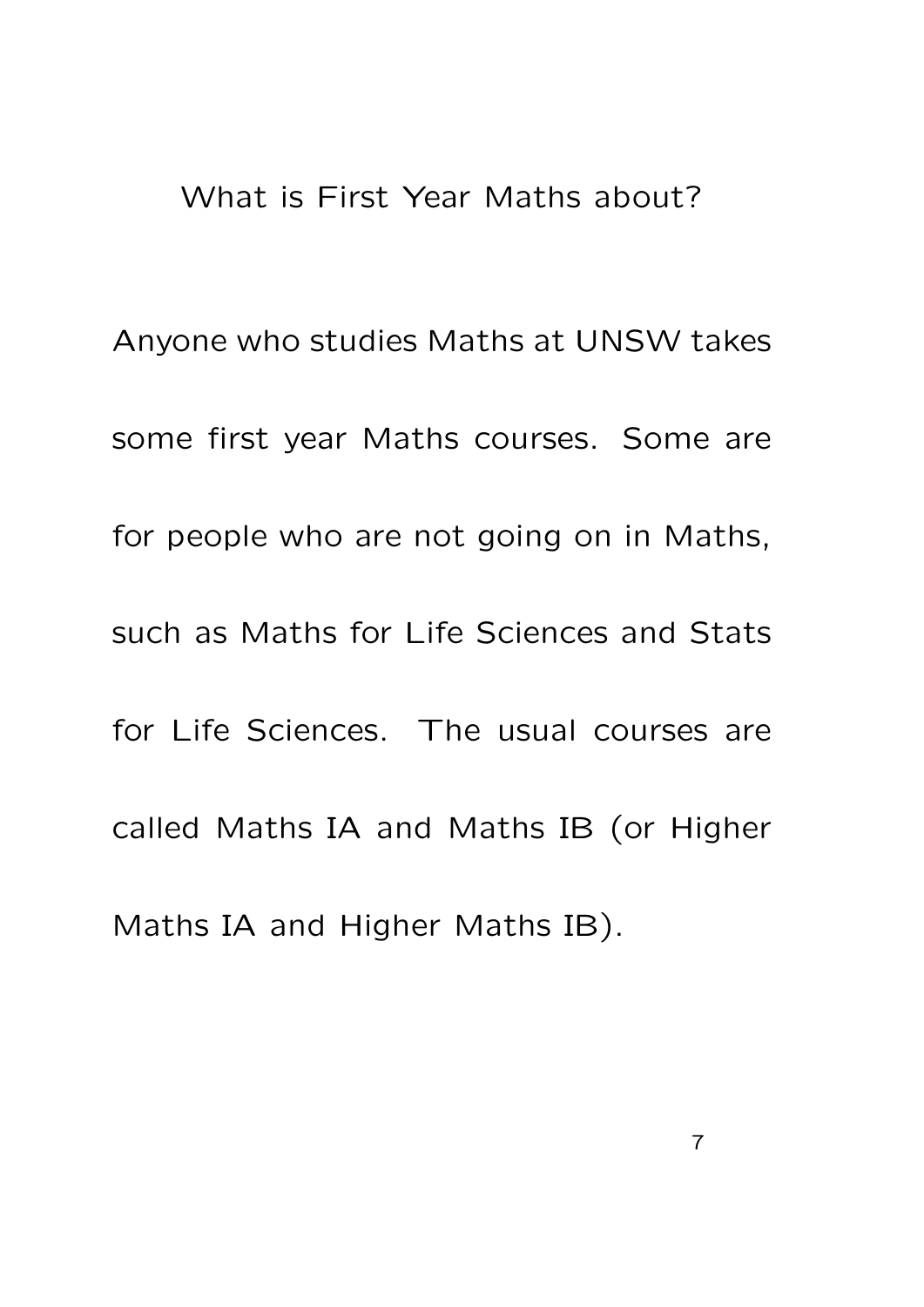These review and extend HSC level Maths, and deal with topics such as differentiation and integration, infinite series, and differential equations in the Calculus strand, and complex numbers, vectors and matrices in the Algebra strand. There is also Discrete Maths, particularly relevant for anybody interested in computer science, with topics such as algorithms.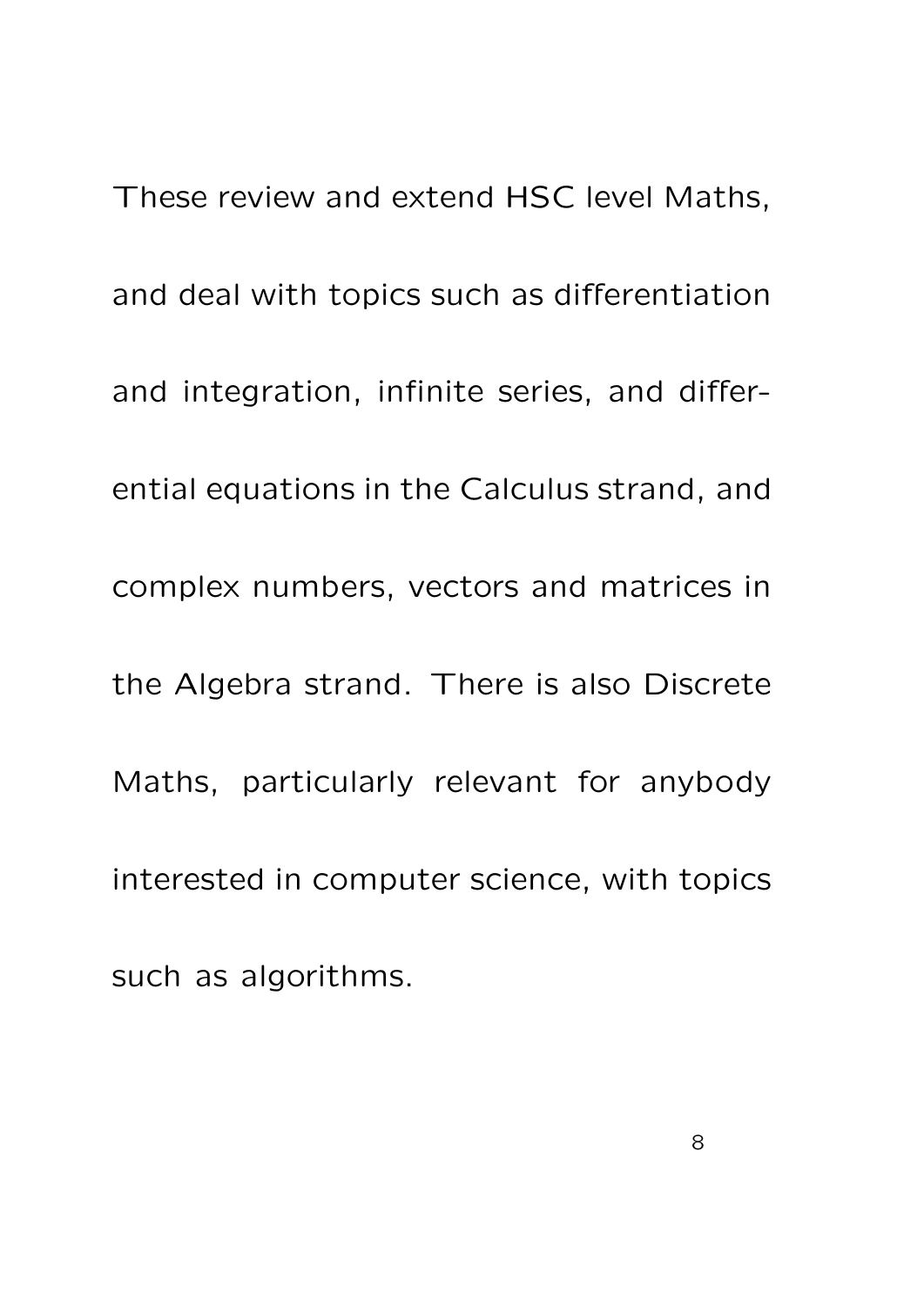What do we offer Talented Students?

Talented students are welcome in our Talented Students Program, which includes the possibility of taking some higher year courses as well. Contact Daniel Chan if you are interested (DanielC@unsw.edu.au).